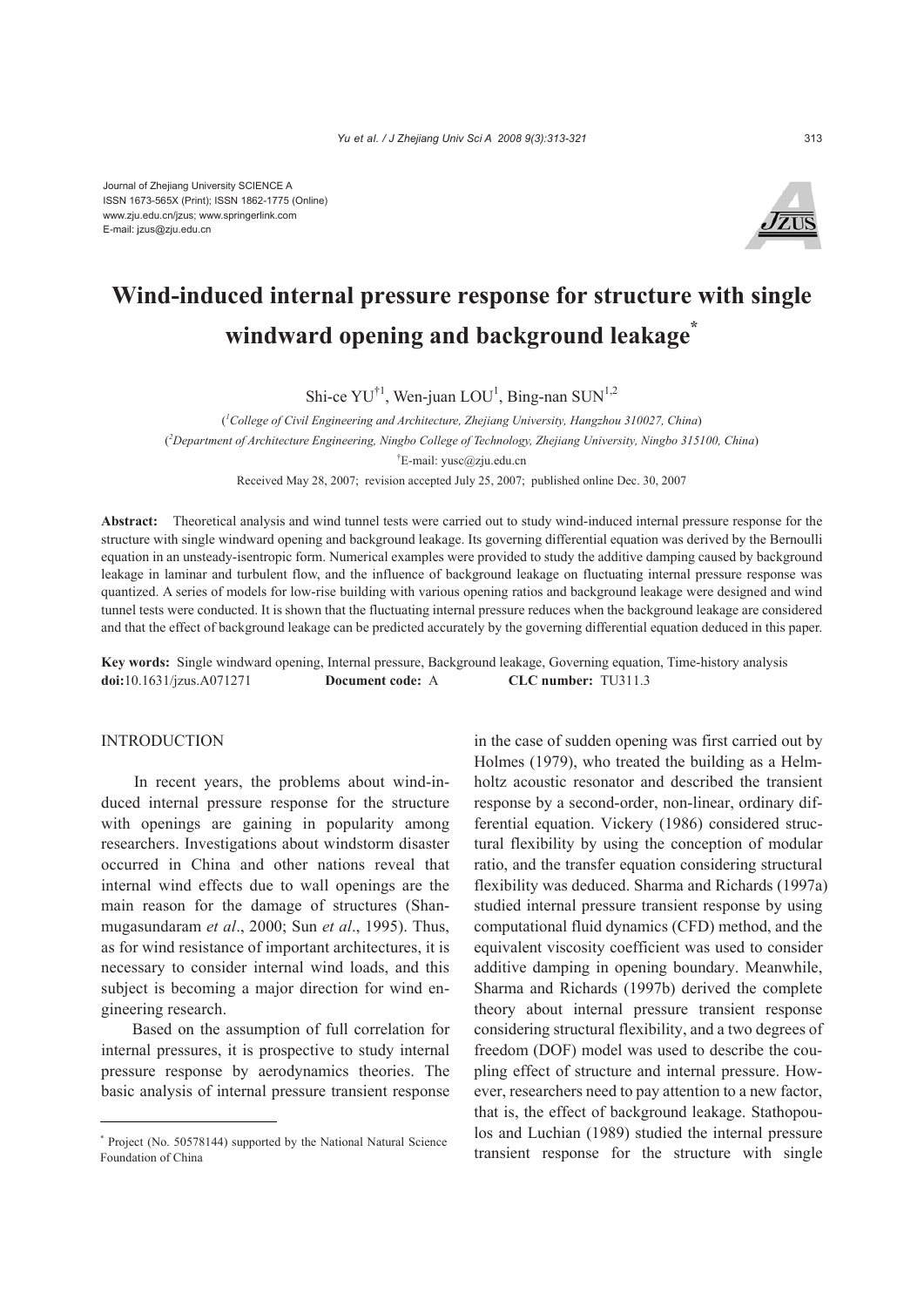windward opening and background leakage by experimental investigation. They confirmed that the peak point of internal pressure transient response may reduce greatly, and pointed out that the effect of internal pressure can be ignored when the background leakage is considered. Vickery and Bloxham (1992) studied the effect of background leakage in wind tunnel test and held on that the damping of internal pressure response increases and the resonance response deduces while background leakage is considered. Vickery also pointed out that the effect of background leakage can be ignored when the background leakage area is less than 10% of windward opening, but the estimated result for RMS (root mean square) internal pressures may be conservative. Therefore it is obvious that the study of background leakage is still in the phase of experimental research. Theoretical explanation about the effect of background leakage has never been reported, thus it is difficult to make further research without theoretical supports.

In this paper, low-rise buildings are selected as the research objects. The problem is simplified through proper assumptions. The governing differential equation for structure with single dominant opening considering background leakage is derived by using the unsteady isentropic Bernoulli equation, mass conservation law for air, and state equation for heat-insulating air. Numerical examples are provided to study the additive damping due to background leakage in laminar and turbulent flow. And quantization of the influence on fluctuating internal pressure response is presented. A series of low-rise building models with various opening ratios and background leakage were designed and wind tunnel tests were conducted for verification.

#### **THEORY**

## **Fundamental assumptions**

(1) The internal pressures are almost fully correlated over all well connected regions of the interior.

(2) A single dominant opening exists on windward wall, and its area is large enough compared with background leakage.

(3) The effect of inertia for background air leakage is not considered.

(4) Mean pressures of leeward side are closed, and leeward fluctuating pressure is negligible compared with interior. Thus a single mean pressure coefficient is used to consider wind pressure of leeward side.

(5) The state transformation of air is adiabatic, and the equation of state controlling the transformation of volume and pressure of air is:

$$
PV^{\gamma} = P_0 V_0^{\gamma},\tag{1}
$$

where, *γ* is the specific heat ratio for air and  $\gamma=1.4$ ;  $P_0$ and  $V_0$  are the internal pressure and internal volume respectively for equilibrium state. Differentiating Eq.(1), the following equation is obtained:

$$
dP = -\frac{\gamma p_a}{V_0} dV, \qquad (2)
$$

where,  $p_a$  is the barometric pressure, i.e., internal pressure for equilibrium state and  $p_a$ =101300 Pa.

(6) The effect of structural flexibility is ignored, and the building is considered as rigid construction.

#### **Derivation of equation**

The simplified model of wind-induced internal pressure response for structure with single windward opening and background leakage is shown in Fig.1.



**Fig.1 Simplified model for structure with single windward opening and background leakage** 

Using the unsteady-isentropic form of the Bernoulli equation (Vickery and Bloxham, 1992), the relationship of pressure drop and airflow rate for windward opening can be obtained as:

$$
P_{\rm w} - P_{\rm i} = \frac{1}{2} C_{\rm L} \rho_{\rm a} V_{\rm w} |V_{\rm w}| + \rho_{\rm a} L_{\rm e} V_{\rm w},\tag{3}
$$

where,  $P_w$  and  $P_i$  are the transient pressures of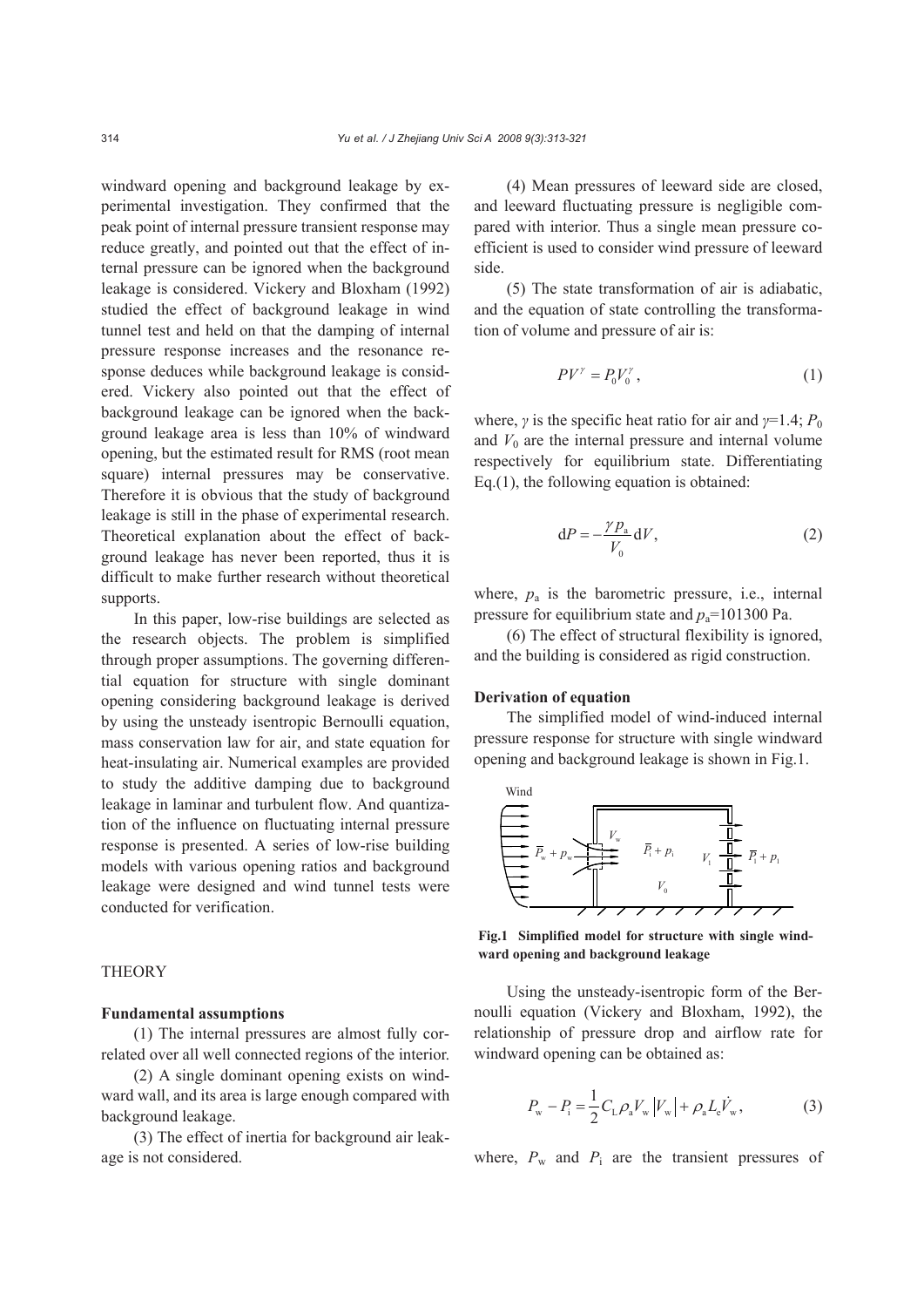windward and interior respectively,  $C_{L}$  is the loss coefficient,  $V_w$  is the airflow rate for windward opening,  $\rho_a$  is the pressure of the ambient air and  $\rho_a$ =1.22 kg/m<sup>3</sup>,  $L_e$  is the effective length of the air slug at the opening:

$$
L_{\rm e} = L_0 + C_1 \sqrt{A_{\rm w}}, \tag{4}
$$

where,  $L_0$  is the physical length of the opening and can be ignored for general buildings,  $C<sub>I</sub>$  is the inertia coefficient, *A*w is the windward opening area. Using the third fundamental assumption, the relation of the air leakage rate for background leakage and the pressure drop for leeward side can be expressed as:

$$
P_{\rm i} - P_{\rm l} = C_{\rm L}' \rho_{\rm a} V_{\rm l}^2 / 2,\tag{5}
$$

where,  $P_1$  is the transient pressure of leeward side,  $C'_{L}$  is the loss coefficient for background leakage. Using the fourth fundamental assumption, the expression of  $V_1$  is:

$$
V_1 = U_{\rm h} \sqrt{(C_{\rm pi} - \overline{C}_{\rm pl})/C'_{\rm L}},
$$
 (6)

where,  $C_{pi}$  is the transient internal pressure coefficient,  $\overline{C}_{\text{nl}}$  is the mean pressure for leeward side,  $U_{\text{h}}$  is the reference wind velocity. Using the principle of mass conservation, the following equation can be obtained:

$$
\rho_{i}(A_{w}V_{w} - A_{i}V_{1}) = V_{0}\frac{d\rho_{i}}{dt} + \rho_{i}\frac{dV_{0}}{dt},
$$
 (7)

where,  $A_1$  is the total area of background leakage,  $\rho_i$  is the air density of the interior. Because the internal capacity is not changed and only the density of internal air is changed, Eq.(2) may be transformed to the new form which shows the relationship of internal pressure and internal air density:

$$
dP_i = \frac{\gamma p_a}{\rho_i} d\rho_i.
$$
 (8)

The following equation is obtained by Eqs. $(6)~(8)$ :

$$
V_{\rm w} = \frac{V_0 q}{\gamma p_{\rm a} A_{\rm w}} \dot{C}_{\rm pi} + \frac{A_{\rm i} U_{\rm h}}{A_{\rm w}} \sqrt{(C_{\rm pi} - \overline{C}_{\rm pl})/C_{\rm L}'},\tag{9}
$$

where, *q* is the reference wind pressure. Differentiating Eq.(9), the following equation can be obtained:

$$
\dot{V}_{\rm w} = \frac{V_0 q}{\gamma p_{\rm a} A_{\rm w}} \ddot{C}_{\rm pi} + \frac{A_{\rm i} U_{\rm h}}{2A_{\rm w} \sqrt{(C_{\rm pi} - \overline{C}_{\rm pl})/C_{\rm L}'}} \dot{C}_{\rm pi}.
$$
 (10)

Substituting Eqs.(9) and (10) into Eq.(3) yields the transfer equation for internal pressure response considering background leakage:

$$
\frac{\rho_{a}L_{e}V_{0}}{\gamma p_{a}A_{w}}\ddot{C}_{pi} + \frac{\rho_{a}L_{e}A_{1}U_{h}}{2A_{w}q\sqrt{(C_{pi}-\overline{C}_{p1})/C'_{L}}}\dot{C}_{pi}
$$
\n
$$
+\frac{C_{L}\rho_{a}qV_{0}^{2}}{2(\gamma p_{a}A_{w})^{2}}\left(\dot{C}_{pi} + \frac{A_{1}U_{h}\gamma p_{a}}{qV_{0}}\sqrt{(C_{pi}-\overline{C}_{p1})/C'_{L}}\right) (11)
$$
\n
$$
\cdot \left|\dot{C}_{pi} + \frac{A_{1}U_{h}\gamma p_{a}}{qV_{0}}\sqrt{(C_{pi}-\overline{C}_{p1})/C'_{L}}\right| + C_{pi} = C_{pw}.
$$

where,  $C_{\text{pw}}$  is the transient pressure coefficient for windward opening. If the total area of background leakage is equal to zero, the above equation can be identical to the transfer equation reported by Vickery and Bloxham (1992):

$$
\frac{\rho_{a}L_{e}V_{0}}{\gamma p_{a}A_{w}}\ddot{C}_{pi} + \frac{C_{L}\rho_{a}qV_{0}^{2}}{2(\gamma p_{a}A_{w})^{2}}\Big|\dot{C}_{pi}\Big|\dot{C}_{pi} + C_{pi} = C_{pw}.\tag{12}
$$

# NUMERICAL ANALYSIS

# **Analysis of nonlinear damping characteristic for windward opening**

It is necessary to discuss the nonlinear damping of internal pressure response ignoring background leakage before discussing the additive damping of the background leakage. Yu *et al*.(2007) got the internal pressure gain using iterative algorithm. While, in this paper, the time-history integration analysis is used to obtain the internal pressure gain, and the method is more convictive. In this section, the following parameters are used:  $C_1=0.886$ ,  $C'_L=2.68$  (Vickery and Bloxham, 1992), C<sub>L</sub>=2.5 (Sharma and Richards, 1997b). The external pressure coefficient time history is a sinusoidal curve:

$$
C_{\text{pw}} = 0.7 + \left| C_{\text{pe}} \right| \sin(2\pi ft - \pi/2), \tag{13}
$$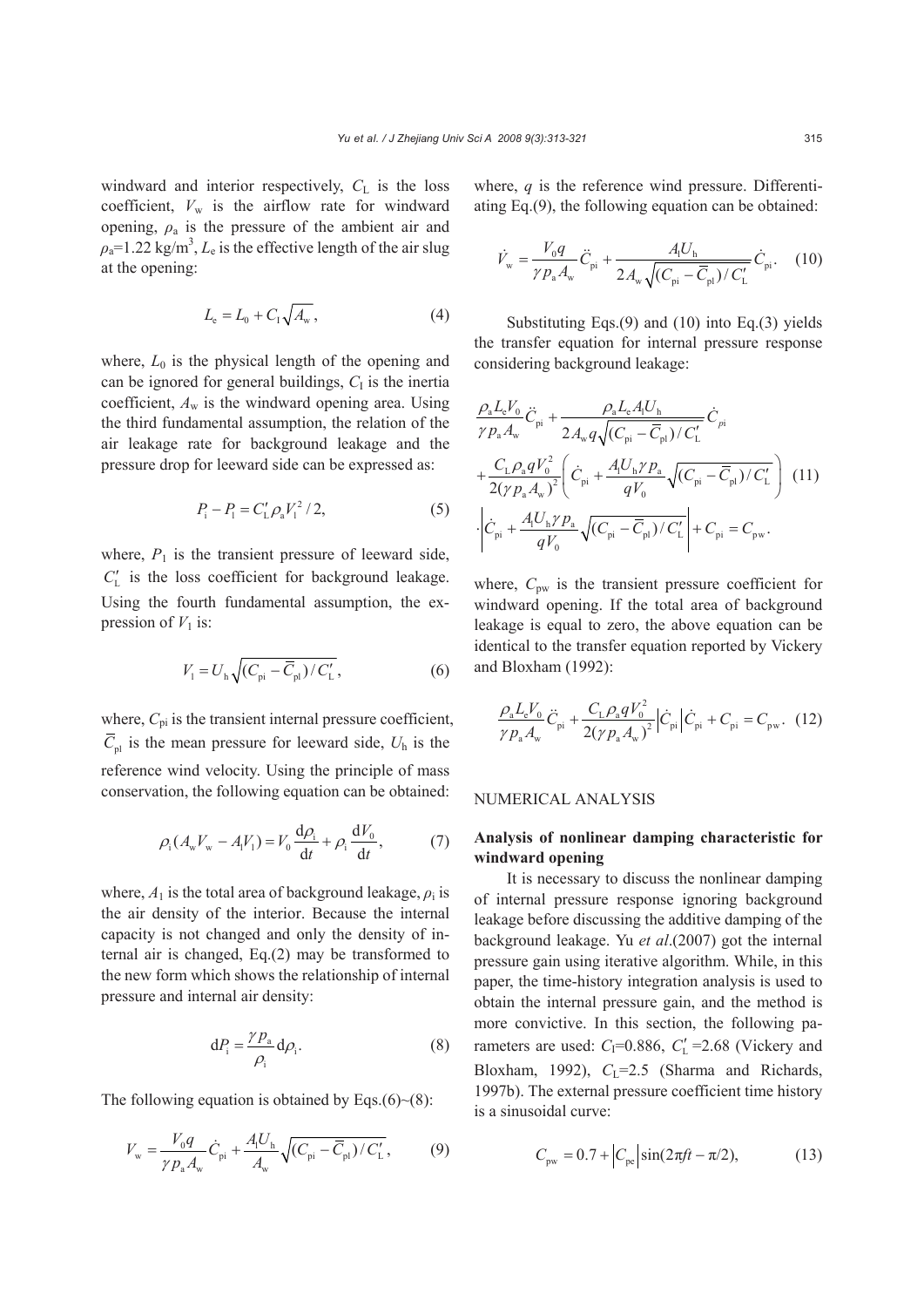where,  $|C_{pe}|$  is the amplitude of external pressure coefficient assumed to be 0.3, *f* is the excited frequency. The Runge-Kutta method is used to solve Eq.(12), and the steady-state amplitude of internal pressure can be obtained. The internal pressure gain can then be expressed as:

$$
\left| \chi_{C_{\text{pi}}/C_{\text{pe}}} \right|^2 = \left| C_{\text{pi}}(f) \right|^2 / \left| C_{\text{pe}} \right|^2. \tag{14}
$$

The results for  $U_h$ =35 m/s and  $V_0$ =10000 m<sup>3</sup> or  $V_0$ =1000 m<sup>3</sup> with variant opening ratio (expressed as  $A_w / V_0^{2/3}$ ) (Yu *et al.*, 2004) are shown in Figs.2a and 2b. It is clear that, as opening ratio decreases, the damping of the internal pressure response increases while the Helmholtz frequency decreases. When the opening area is small enough, the phenomenon of Helmholtz resonance vanishes and the internal pressure fluctuation is significantly attenuated with respect to the external pressure fluctuation in the high frequency region. Compared Figs.2a and 2b, the damping characteristic for structure with the same opening ratio is similar in spite of variant internal volume. Thus the opening ratio is the key factor, which controls the damping characteristic for internal pressure response. Besides, the reference velocity and external pressure fluctuation amplitude also affect damping characteristic for internal pressure response. Assuming that the internal volume is  $10000 \text{ m}^3$ , the opening ratio is 5%, the internal pressure gain curves for variant reference velocity (with  $|C_{pe}|=0.3$ ) and for variant external pressure fluctuation amplitude (with *U*h=35 m/s) are shown in Figs.3a and 3b, respectively. It can be seen that the damping of internal pressure response increases with the increase of the reference wind velocity or the increase of the external pressure fluctuation amplitude.

# **Analysis of additive damping for background leakage**

The additive damping effects for background leakage can be analyzed by internal pressure transient response time histories and internal pressure response gain curves. Assuming leeward mean wind pressure coefficient as  $-0.4$ , internal volume as 10000 m<sup>3</sup>, opening ratio as 5%, reference wind velocity as 35 m/s, external pressure coefficient as a constant of 0.7, the effect of variant background leakage  $(A_1/A_w)$ 



**Fig.2 Gain curves for different internal pressure. (a)**  $V_0$ =10000 m<sup>3</sup>; (b)  $V_0$ =1000 m<sup>3</sup>



**Fig.3 Influence of (a) reference wind speed and (b) external pressure fluctuation on gain curves**

on internal pressure transient response time histories in laminar flow is shown in Fig.4a. It is clear that, with the total area of background leakage increasing,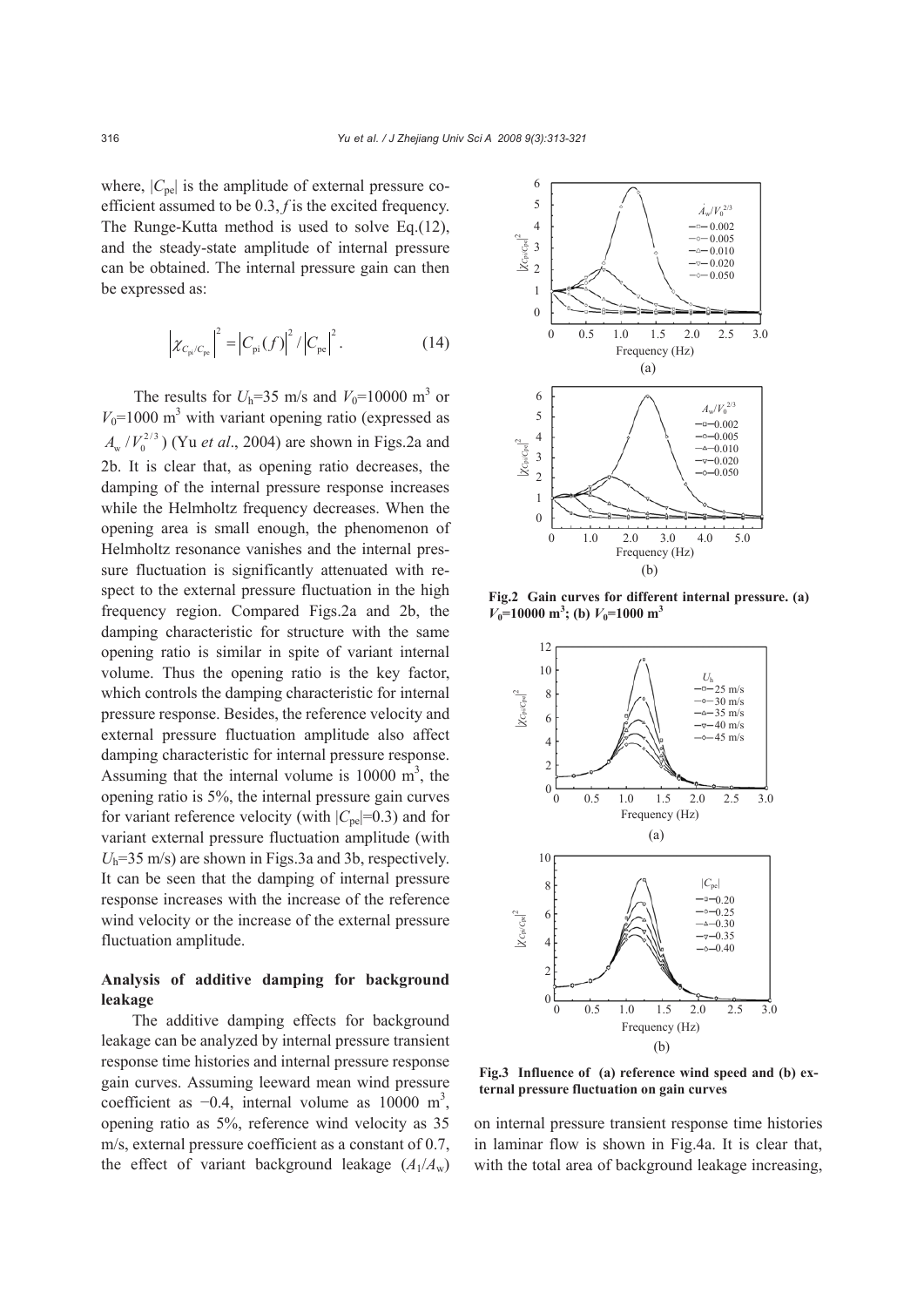the peak value of internal pressure transient response decreases, the damping of system increases, and the mean internal pressure coefficient decreases. When the ratio of the total background leakage area to the windward opening area exceeds 0.2, the oscillation of internal pressure vanishes. A typical fluctuating wind pressure time history is used as external motivation. The effect of variant background leakage on internal pressure transient response time histories in turbulent flow is shown in Fig.4b. It can be seen that the peak value of internal pressure transient response decreases, the time history moves towards negative wind pressure and the fluctuation of pressure reduces when considering the background leakage. Thus, the additive damping effect is definitive no matter in laminar flow or in turbulent flow.



**Fig.4 Influence of background leakage on internal pressure response (a) in laminar flow and (b) in turbulent flow**

In order to obtain the effects of background leakage on internal pressure gain, the same time history described in Eq.(13) is used. The parameters are the same as those used for Figs.3a and 3b with  $U_h$ =35 m/s and  $|C_{pe}|$ =0.3. The internal pressure response gaincurves with variant background leakage are shown in Fig.5. It is clear that the peak value of internal pressure resonance decreases with background leakage increasing. Figs.3a and 3b show that the additive damping of background leakage has effect not only on internal pressure resonance response but also on internal pressure background response.



**Fig.5 Influence of background leakage on gain curves for internal pressure**

# **Time domain estimation of fluctuating internal pressure for structure with single windward opening and quantization of the damping effect of background leakage**

Assume the oncoming wind velocity spectrum as Davenport spectrum. The quasi-steady assumption is used to simulate external pressure coefficient time history, and the Runge-Kutta method is used to solve the transfer equation, then the fluctuating internal pressure coefficient for structure with single windward opening is obtained. With the opening ratio as horizontal ordinate, Fig.6 presents the ratio curves of the RMS internal and external pressure coefficient with reference wind velocity as 25 m/s and 35 m/s, and with internal volume as  $10000 \text{ m}^3$  and  $1000 \text{ m}^3$ , respectively. It can be seen that the RMS internal pressure coefficient decreases with the reference wind velocity increasing, which agrees well with the effect of reference wind velocity on the damping of internal pressure response. When the opening ratio is small enough, the fluctuating internal pressure increases with the decrease of internal volume, and when the opening ratio is large enough, the fluctuating internal pressure decreases with the decrease of internal volume.

Fig.7 shows the variation curves of the RMS internal pressure coefficient versus background leakage  $(A_1/A_w)$  with a reference wind velocity of 35 m/s, and an internal volume of  $10000 \text{ m}^3$ . It can be seen that the fluctuating internal pressure reduces with increasing the ratio of total background leakage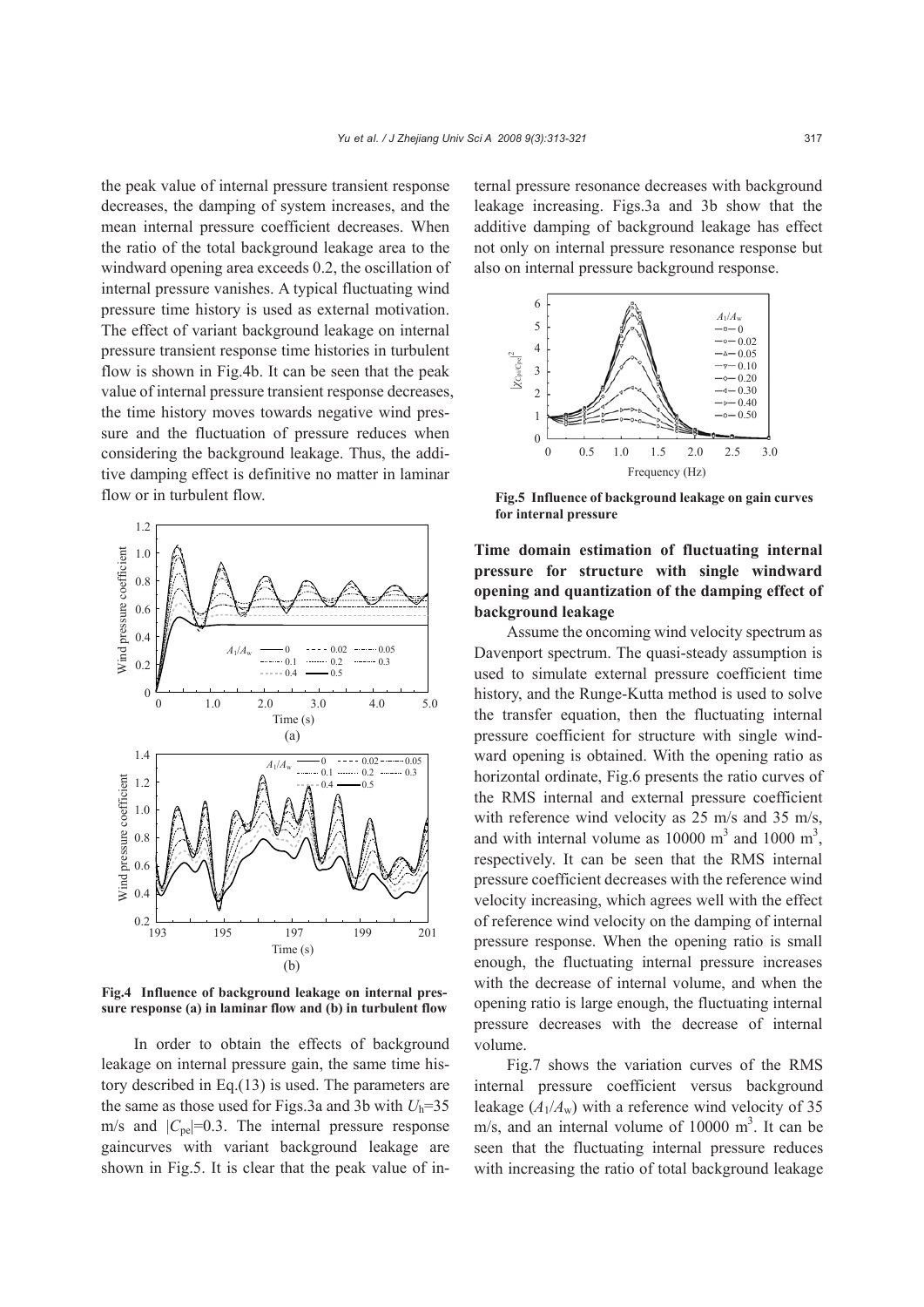area to the windward opening area, and that the reduction has positive correlation with opening ratio. It means that the damping effect of background leakage on the resonance vibration of internal pressure response is obvious, and that when the opening ratio is small enough, the damping effect of background leakage on internal pressure response can be indicated as the background vibration, thus the influence of opening ratio on it is little. Another result can be seen is that when the ratio of the total area of background leakage to the windward opening area is less than 0.1, the relative error of the estimation result of the RMS internal pressure discarding background leakage is less than 10%. In this case, the background leakage can be neglected. Obviously the result is similar to the experimental result reported by Vickery and Bloxham (1992).



**Fig.6 Estimation of RMS internal pressure coefficients**



**Fig.7 Influence of background leakage on RMS internal pressure coefficients**

COMPARISON ANALYSIS OF EXPERIMENTAL AND THEORETICAL RESULTS

# **Wind tunnel test survey for rigid model**

The building model was a 840 mm×540

mm×240 mm (*d*×*b*×*h*) rigid hexahedron structure with roof cornices. Data obtained for wind orientation  $\theta$  equal to 0<sup>o</sup> (wind flow is perpendicular to the 840 mm sides of the building) are presented in this paper. Square openings were located on one of the 840 mm wide×240 mm high walls for simulating windward openings and the physical length of the openings can be neglected. Circular openings were located on another of the 840 mm wide×240 mm high walls for simulating background leakage. The details of openings arrangement and wind orientation are shown in Fig.8. In order to simulate low equivalent opening ratio with adequately large openings, the internal volume of model was exaggerated. Great care was taken to ensure that all fittings, joints and pressure tap exit points were air-tight. The states of model is listed as follows:

(i) Only single windward opening appears on model.

(ii) Single windward opening and background leakage appear on model.

Detailed configurations for wind tunnel test are given in Table 1. The internal volume is  $1.17 \text{ m}^3$  for state (ii).



**Fig.8 Arrangement of openings on model**

|  | Table 1 Configurations for wind tunnel tests |  |  |  |  |
|--|----------------------------------------------|--|--|--|--|
|--|----------------------------------------------|--|--|--|--|

| Configuration              | $A_{\rm w}$ (cm <sup>2</sup> ) | $V_0$ (m <sup>3</sup> )  |
|----------------------------|--------------------------------|--------------------------|
|                            | 100                            | 0.08                     |
| 2                          | 25                             | 0.08                     |
| 3                          | 100                            | 1.17                     |
| i<br>4                     | 64                             | 1.17                     |
| 5                          | 25                             | 1.17                     |
| 6                          | 9                              | 1.17                     |
|                            |                                | 1.17                     |
| Configuration              | $A_{\rm w}$ (cm <sup>2</sup> ) | $A_1$ (cm <sup>2</sup> ) |
| 8                          | 25                             | 2.545                    |
| ٠.<br>9<br>$\overline{11}$ | 25                             | 5.938                    |
| 10                         | 25                             | 12.158                   |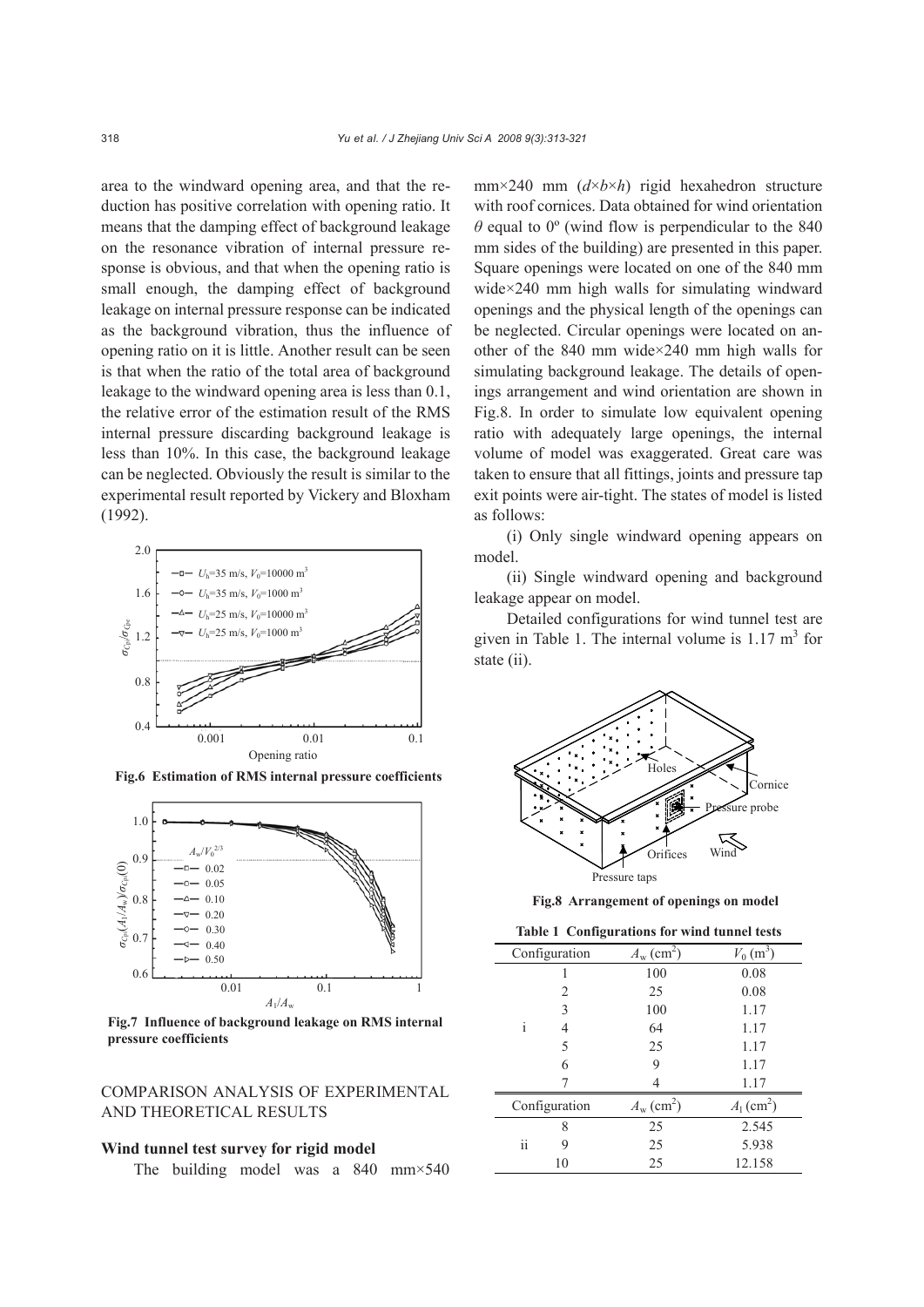The arrangement of measuring points is identical in all configurations. All pressure taps were mounted on the model surface: 73 taps on the outer surface of the roof; 42 taps on the inner surface of the roof; 9 taps each on the outer and inner surface of the windward wall, inner surface of the side wall, outer and inner surface of the leeward wall. A pressure probe was placed directly at the opening center to detect the pressure coefficients of the windward opening. These arrangements are shown in Fig.8. The experiments were carried out in a low-speed wind tunnel named NH-2 using a standard suburb simulation. The reference wind speed for the tests was 14 m/s at a height of 240 mm. The turbulence intensity was about 18% and mean pressure coefficient was about 0.74 at the height of the opening center (i.e. *h*=120 mm). The installation of restrictors in the tubing before the pressure transducers ensured that the transferred pressure signal was a true representation of the fluctuating pressure. Four electron scan livers were used and 16 channels were simultaneously sampled by a data acquisition computer. The pressure signals were low-pass filtered at 200 Hz, and sampled at 400 Hz for single run of 15 duration. Because the results obtained from all internal pressure measuring points are close for interior, the averaging value of results captured from all internal pressure measuring points is determined as the experimental result of internal pressure coefficients.

## **Certification of fundamental assumptions**

The assumptions about correlation of internal pressure and leeward pressure fluctuation are confirmed in wind tunnel tests. Fig.9 shows the fluctuating internal pressure time histories captured from three measuring points in synchronism for configuration 1. It can be seen that the internal pressure time histories are almost synchronous. The correlation coefficient calculated from every two measuring points exceeds 0.99, and the results are similar for other configurations. Fig.10 is the comparison of pressure coefficient time histories for interior and leeward wall, and the result indicates that the pressure fluctuation of leeward wall can be neglected compared with internal pressure fluctuation. Above mentioned phenomena confirm that the fundamental assumptions of theoretical analysis listed in this paper are matched to experimental results.



**Fig.9 Internal pressure coefficient time histories**



**Fig.10 Comparison of internal pressure fluctuation and pressure fluctuation for leeward wall**

# **Comparison of theoretical and experimental results**

Fig.11 shows the power spectra of internal pressure coefficient for configures 1 and 7 compared with the power spectrum of pressure coefficient for windward opening. It can be seen that the Helmholtz resonance appears when the opening ratio is large enough. When the opening ratio is small enough, the Helmholtz resonance disappears and the high frequency energy of wind pressure is depressed. The experimental results are agreed with the theoretical results expressed in subsection 2.1. Fig.12 shows the comparison of internal pressure coefficient power spectra for configuration 5 ( $P=0$ ), configuration 8  $(P=P_1)$ , configuration 9  $(P=P_2)$ , configuration 10  $(P=P_3)$ . It is clear that the power spectrum of internal pressure response is reduced for all frequency channels considering background leakage, which matches to theoretical analysis.

The time history of windward opening pressure coefficient captured in wind tunnel test is used as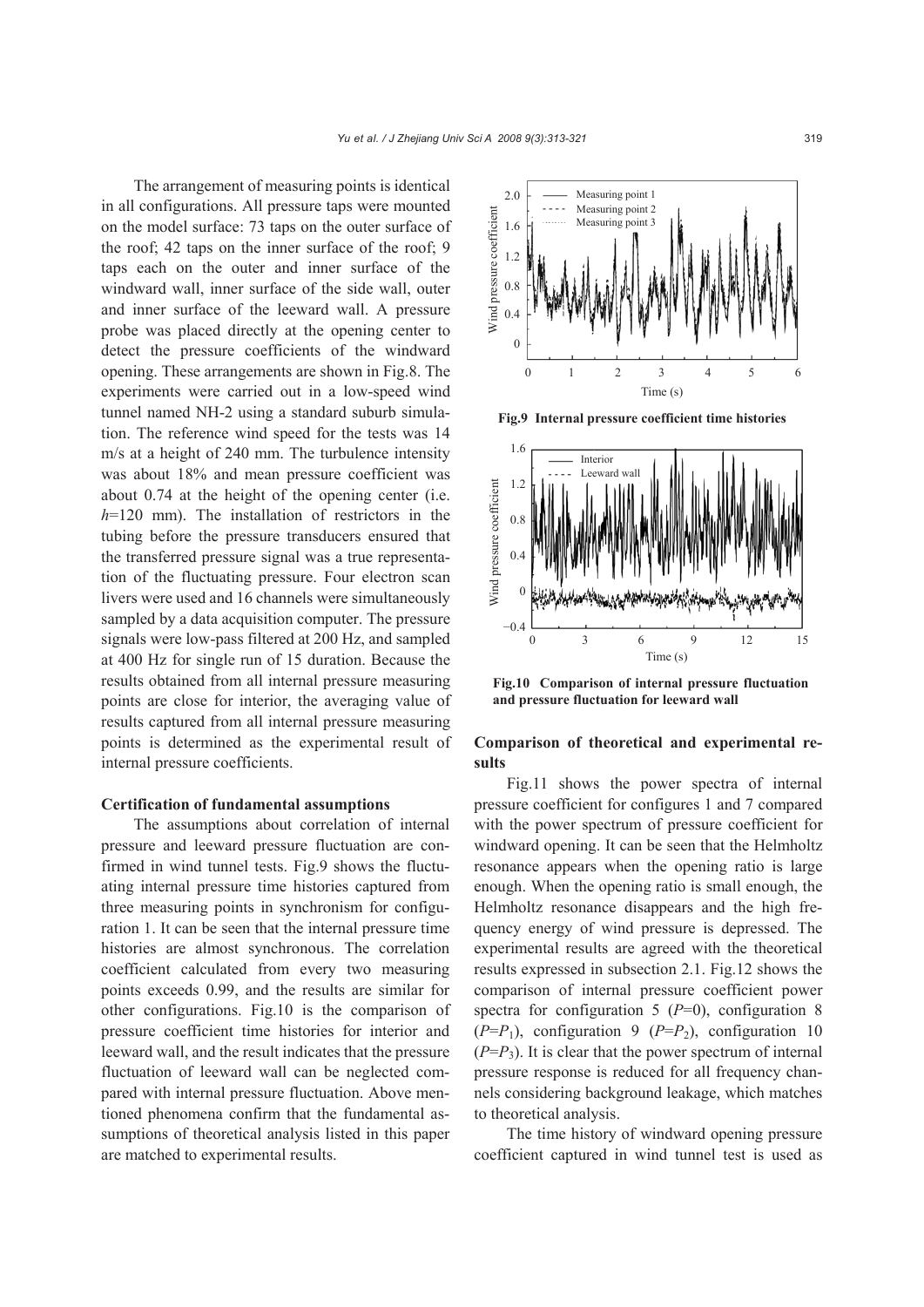

**Fig.11 Power spectra of internal and orifice pressure coefficient**



**Fig.12 Influence of background leakage on power spectra of internal pressure obtained in test**

motivation for calculating Eq.(11), and the opening characteristic parameters  $C_1=1.3$  and  $C_L=C'_L=7.5$  are defined as reported by Yu *et al*.(2007). The comparisons of theoretical and experimental results of the RMS internal pressure coefficient are listed in Tables 2 and 3. The variation rule of test result with opening ratio and background leakage is agreed well with theoretical one. The errors of the experimental RMS internal pressure coefficients and theoretical ones are small, which confirms that the equation newly deduced is reliable and that the time history analysis method is effective for theoretical analysis.

# **CONCLUSION**

The transfer equation of internal pressure response is the basic theoretical law for investigating internal pressure response for the structure with windward opening. In this paper, the transfer equation of internal pressure response considering background

| windward opening |                  |                        |                              |  |  |
|------------------|------------------|------------------------|------------------------------|--|--|
| Configuration    | Opening<br>ratio | Experimental<br>result | <b>Theoretical</b><br>result |  |  |
| 1                | 0.05386          | 0.3048                 | 0.2829                       |  |  |
| $\overline{2}$   | 0.01347          | 0.3077                 | 0.2789                       |  |  |
| 3                | 0.00901          | 0.2764                 | 0.2996                       |  |  |
| 4                | 0.00576          | 0.2778                 | 0.2804                       |  |  |
| 5                | 0.00225          | 0.2350                 | 0.2165                       |  |  |
| 6                | 0.00081          | 0.1524                 | 0.1531                       |  |  |
|                  | 0.00036          | 0.0902                 | 0.0969                       |  |  |

**Table 2 Experimental and theoretical results of RMS internal pressure coefficients for structure with single**

**Table 3 Experimental and theoretical results of RMS internal pressure coefficients for structure with single windward opening and background leakage** 

| Configuration | $A_1/A_{\rm w}$ | Experimental<br>result | Theoretical<br>result |
|---------------|-----------------|------------------------|-----------------------|
| 5             | $\mathbf{0}$    | 0.2350                 | 0.2165                |
| 8             | 0.1018          | 0.2198                 | 0.2090                |
| 9             | 0.2375          | 0.2026                 | 0.1953                |
| 10            | 0.4863          | 0.1729                 | 0.1619                |

leakage is deduced with proper simplification, which is a new development for theoretical research. The analysis of the influence factor to the damping effect on internal pressure response by using time history integral method, especially for additive damping analysis of background leakage, has theoretical values. The estimation of RMS internal pressure coefficients obtained with opening ratio as measuring criterion and the quantification index for the damping effect of background leakage provide reference for engineering design. Experimental results confirm that the background leakage reduces the internal pressure fluctuation, and that the effect of background leakage can be predicted accurately by the governing differential equation deduced in this paper.

#### **References**

- Holmes, J.D., 1979. Mean and Fluctuating Pressures Induced by Wind. Proc. 5th Int. Conf. on Wind Engineering, Fort Collins, USA, **1**:435-450.
- Shanmugasundaram, J., Arunachalam, S., Gomathinayagam, S., Lakshmanan, N., Harikrishna, P., 2000. Cyclone damage to buildings and structures—A case study. *J. Wind Eng. Ind. Aerodyn.*, **84**(3):369-380. [doi:10.1016/ S0167-6105(99)00114-2]
- Sharma, R.N., Richards, P.J., 1997a. Computational modeling